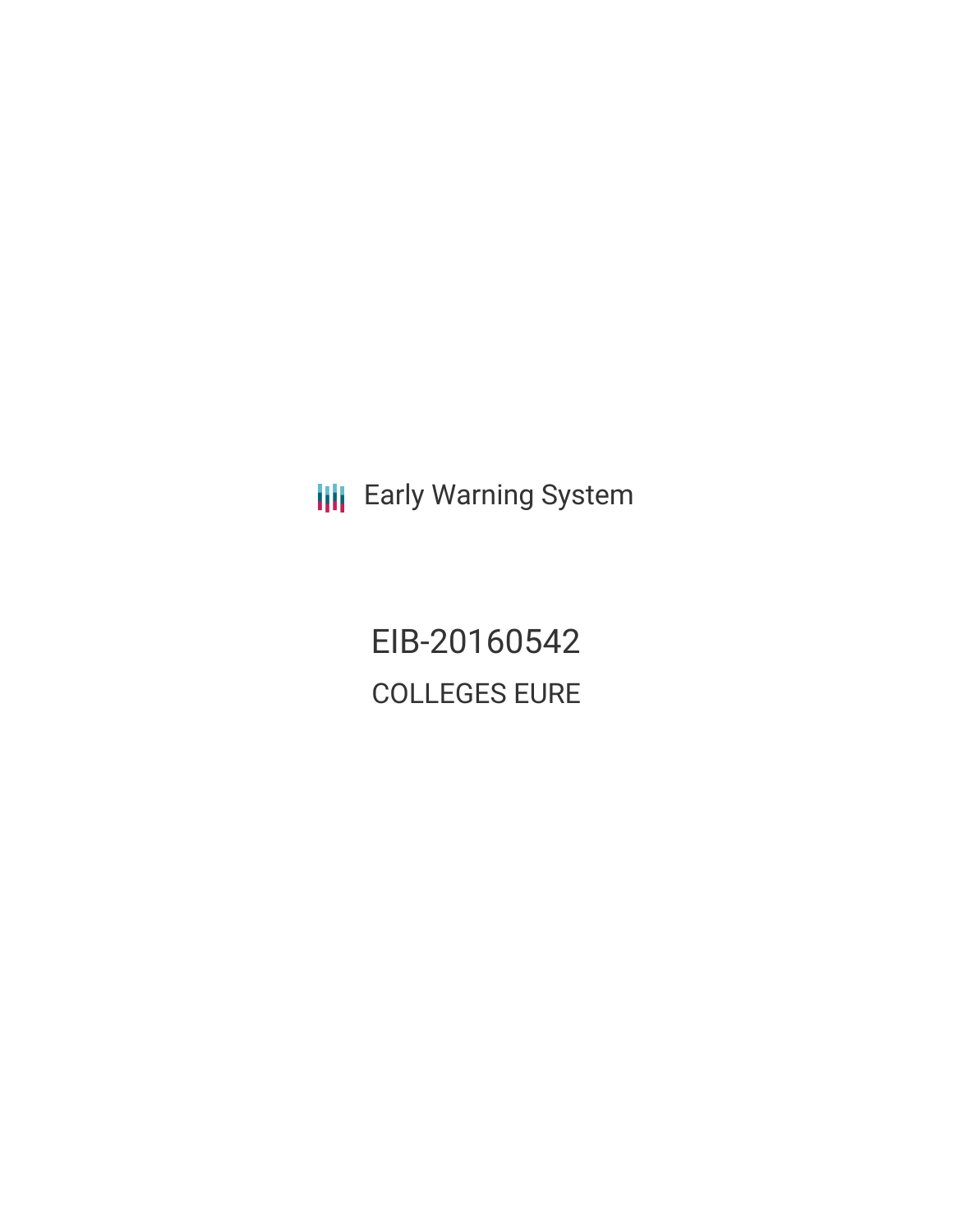## **Quick Facts**

| <b>Countries</b>               | France                                             |
|--------------------------------|----------------------------------------------------|
| <b>Specific Location</b>       | Normandy                                           |
| <b>Financial Institutions</b>  | European Investment Bank (EIB)                     |
| <b>Status</b>                  | Proposed                                           |
| <b>Bank Risk Rating</b>        |                                                    |
| <b>Borrower</b>                | DEPARTEMENT DE L'EURE                              |
| <b>Sectors</b>                 | Construction, Education and Health, Infrastructure |
| <b>Investment Type(s)</b>      | Loan                                               |
| <b>Investment Amount (USD)</b> | $$68.93$ million                                   |
| <b>Project Cost (USD)</b>      | $$144.24$ million                                  |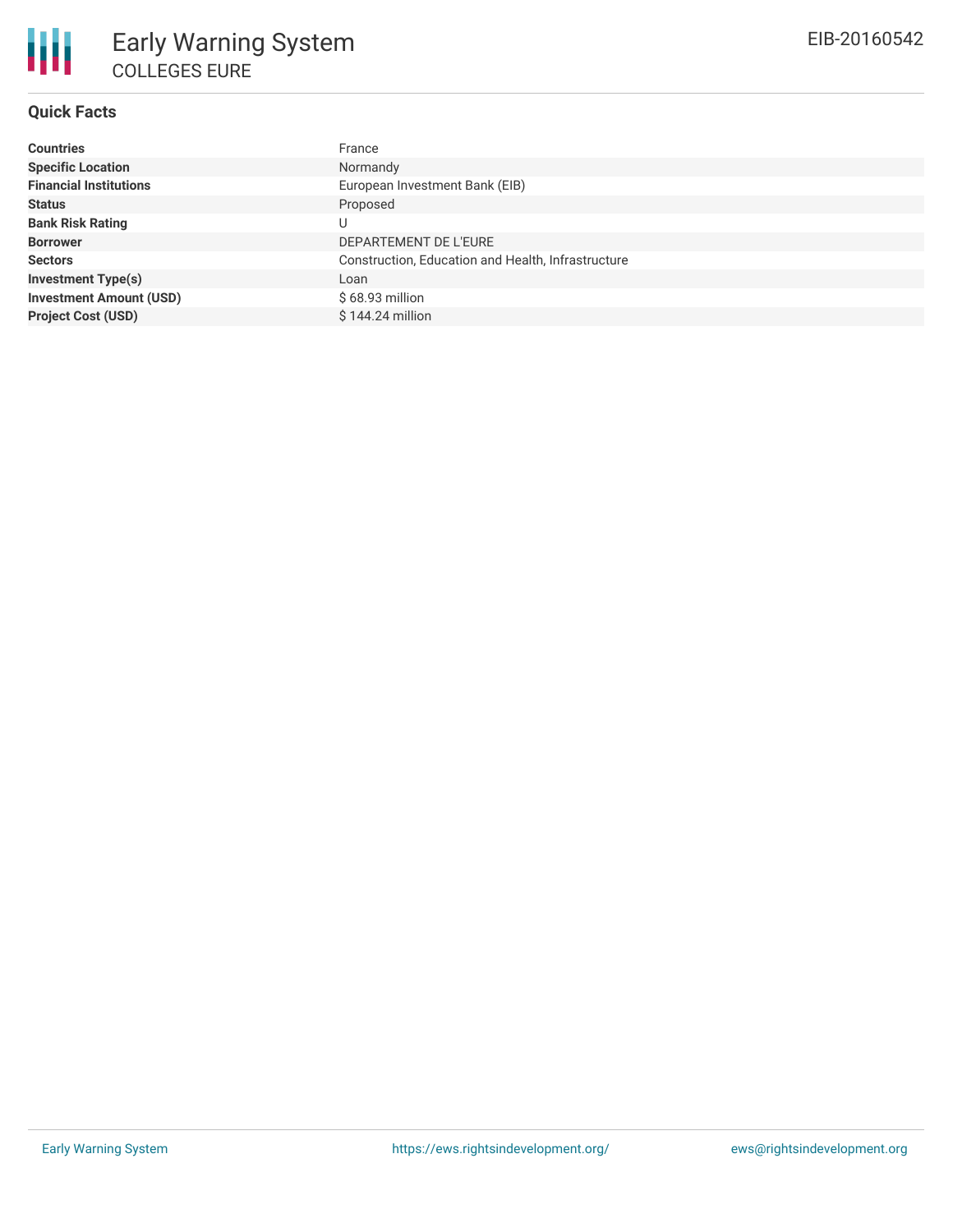

# **Project Description**

This project finances the construction, extension, renovation and demolition of lower secondary schools in the district of Eure, located in the region of Normandy, France.

The objectives of this investment are: a) increase capacity for population growth; b) adapt the infrastructure to new technologies; c) better the accessibility of the schools for persons with disabilities; and d) improve energy efficiency within the buildings.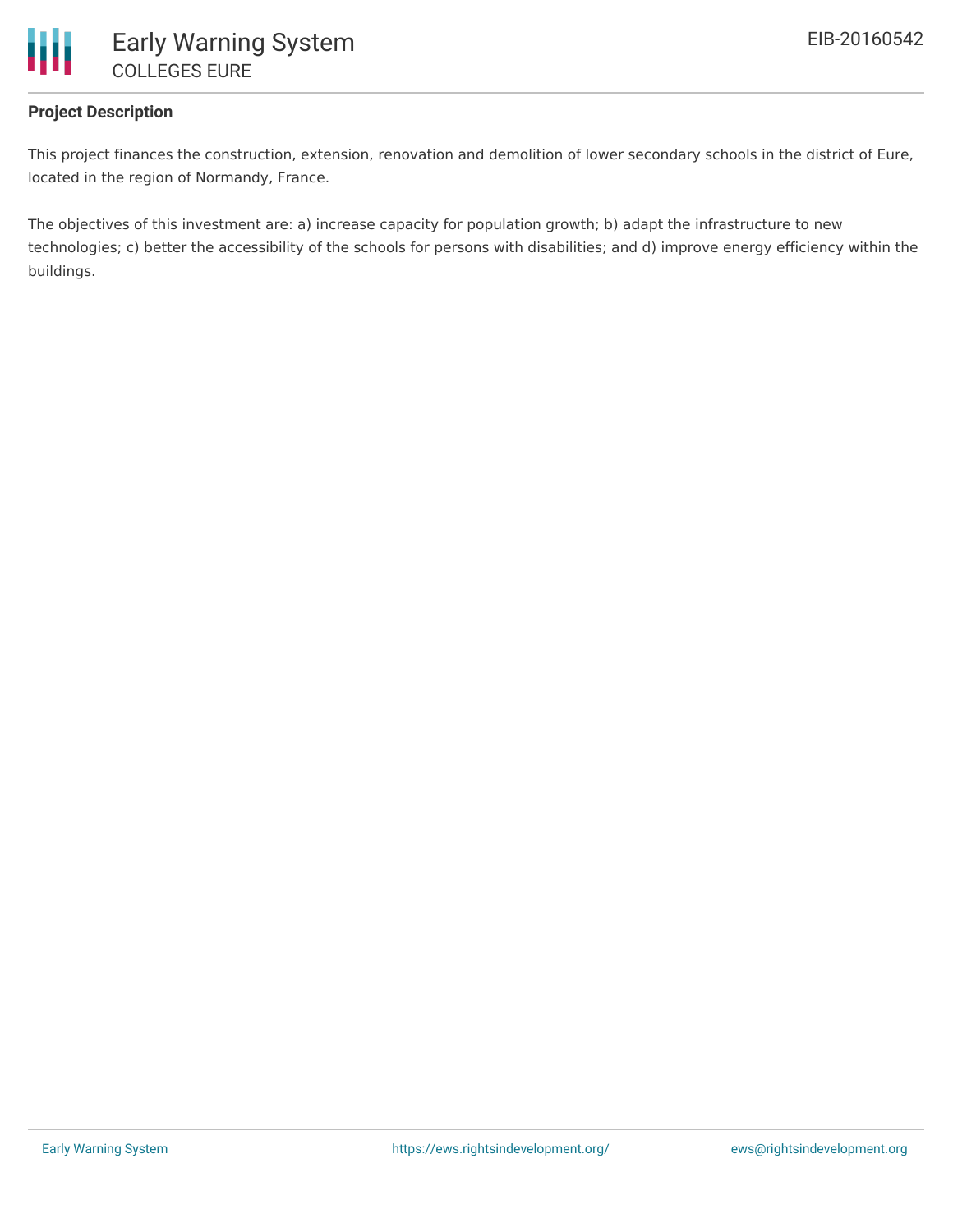## **Investment Description**

European Investment Bank (EIB)